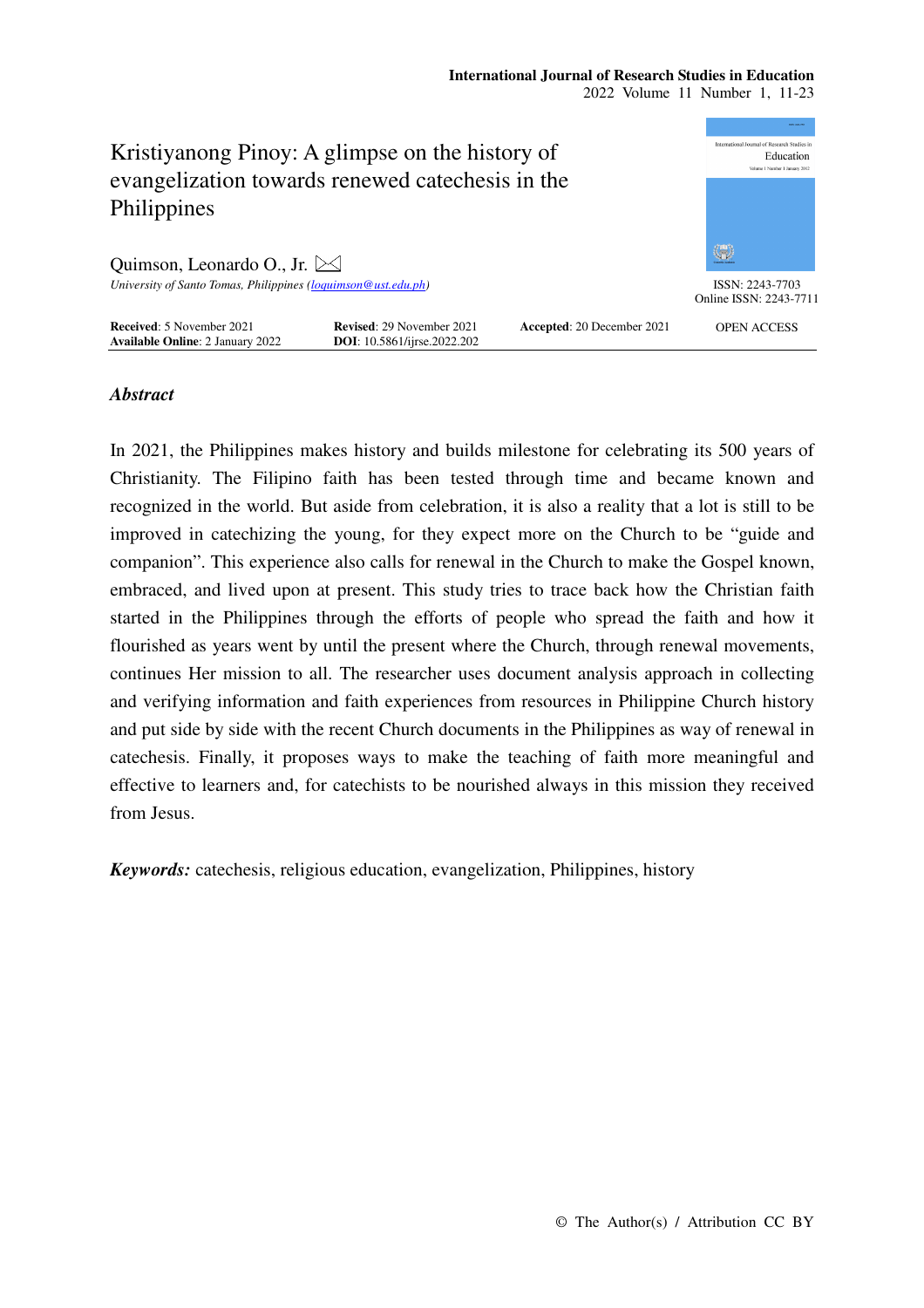# **Kristiyanong Pinoy: A glimpse on the history of evangelization towards renewed catechesis in the Philippines**

# **1. Introduction**

The Church in the Philippines professed that "the Filipinos had a long history of very sharp and colorful religious experiences and the understanding and love for Jesus Christ has been colored by personal and national historical experiences of pain and struggle, of victory and celebration" (CFC, 1997, #31). This abundant history of the Filipino Christians must be treasured, lived, and proclaimed through memory for "it is an important key for the transmission of God's revelation to keep the Lord's presence always alive in our hearts" (Directory for Catechesis, 2020, #201). Therefore, the researcher attempts to use the "historical research" as design for the study.

Achas and Salmorin (2014) defined it as a "research design wherein past events are studied and related to the present or in the future time with a purpose of reconstructing the past objectively and accurately" (p. 75). This method "attempts to systematically recapture the complex nuances, the people, meanings, events, and even ideas of the past that have influenced and shaped the present" (Berg & Lure, 2012, #1). It also intends to collect, verify, and synthesize evidence from the past to establish facts that defend or refute the hypothesis of the study. It tries to "gather all pieces of information from the past and identify the trends which will be a tool for transformation and change for the better" (Maningas, 2003, p. 79). This approach in research fits in the aim of the study to look back on the richness of the Filipino Christian faith which the Filipino Christian Catholics celebrate with gratitude, reflection, and jubilation.

Cacho (2021) expressed that "faith must take root in the matrix of our Filipino being so that we may truly believe and love as Filipinos. However, for this to happen, the Gospel must be presented and understood with tools, methods, and expressions coming from the culture itself" (p.25). Historical document analysis helps the researcher to look into the grandeur of the Philippine Christian faith and connect it with the current trends and challenges in catechesis or teaching of the faith for "every tradition is a rich source for present and future generations… The Christian story is full of wealth, which we could use to advance in our faith and help us make wise choices at present. No matter how old a treasury is, one could not deny the wisdom contained therein which are ready to be rediscovered and redefined to fit people's contemporary engagements and challenges" (Cacho, 2021, p.41). As the Second Plenary Council of the Philippines or PCP II (1992) addressed to the Filipino people in anticipation of the 500 years of celebrating the faith, "Has that faith, does that faith make any difference in our life and to our nation nowadays?" (#3), this paper tries to answer the call of the Church to continue the mission of teaching and living the faith by looking at the past with thanksgiving and with courage to continue the mission entrusted by the Lord.

# *1.1 The Philippines before the Arrival of the Gospel*

The Philippines celebrates the 500 years of the existence of the Christian faith in the country in 2021. It is truly a milestone and a great way for jubilation "for the Filipino country has not only survived but has been a strong influence in the culture and character of the nation and is still going strong. We are the third country in the world with the most numerous Catholic populations. The Catholic faith and devotion of the Filipinos is recognized all over the world. Through our Filipino migrants and missionaries, we also strengthen the Church in most of the 200 countries all over the world where Filipinos are found" (Catholic Bishops Conference of the Philippines, 2019, #1).

But now, the question is this. How did the Christian faith flourish in the Philippine soil? How did it all begin? What was the scenario during the time before the Gospel of Jesus Christ came into our land? According to Fr.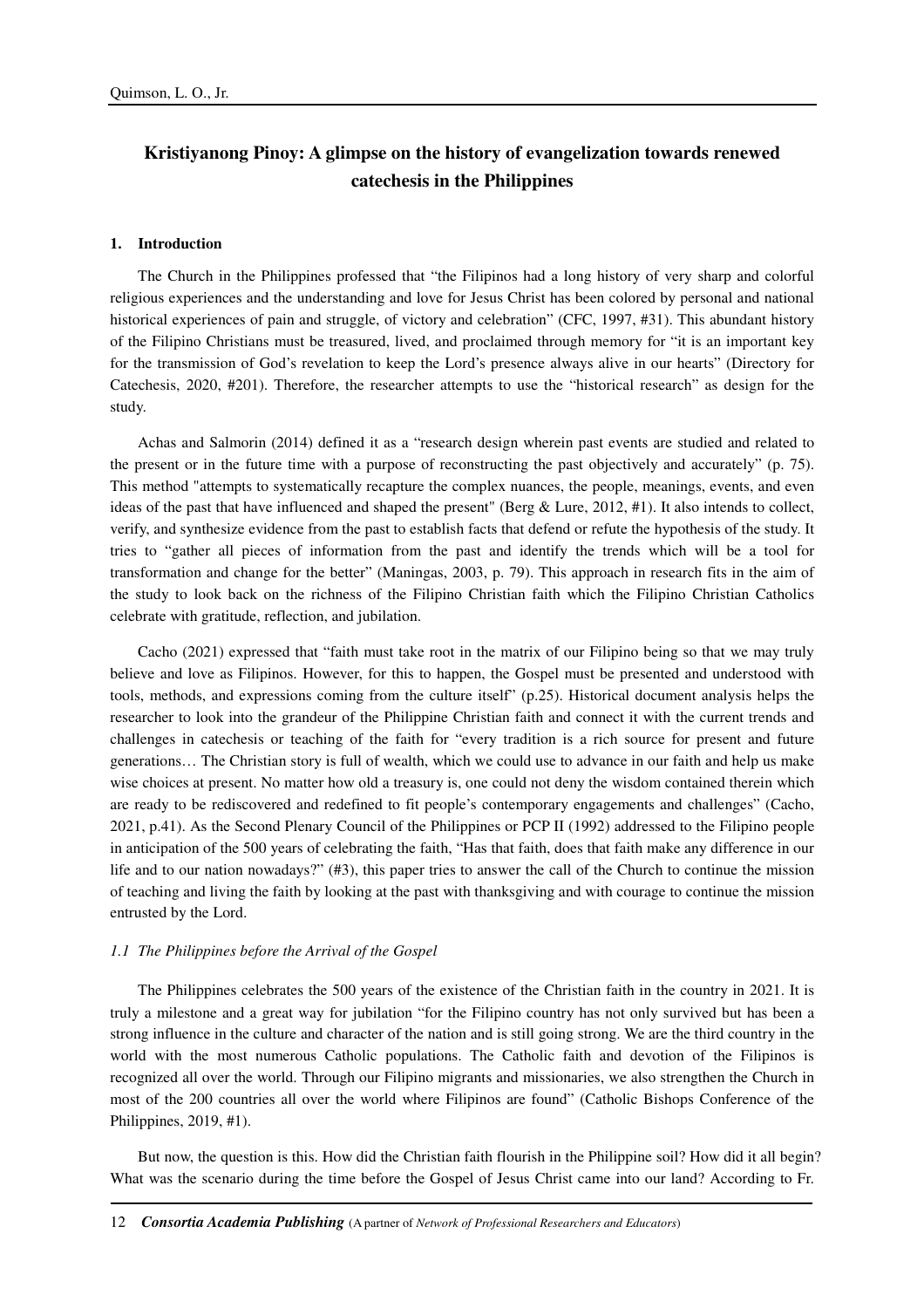Pablo Fernandez (1988), he explained that before the coming of the Christian faith, "the Filipinos have already their ideas and practices which were vaguely conceived in various forms due to minimal inter-island exchange among people, the multiplicity of dialects and the never-ending battles among different ethnic groups. He said that beforehand the arrival of the missionaries, the Filipino people already believed in the Supreme Being such as the existence of "Bathala Maykapal" for the tagalogs, the visayan "Laon" as call for the Ancient Being, and the Cabunian for the Ilocanos are names given to the One being without limits, creator of heaven and earth, lawgiver, and judge of all living and of the dead. But aside from the belief in the Supreme Being, Filipinos already practice before polytheism or believing in many deities for they believe that there is a god in every village, mountain, river, reef even rainbow and other natural things.

Moreover, the worshipping of Spirits such as the "anitos" or "diwatas" which the primitive people call for the good spirits is very evident for they treat spirits as messengers to Bathala who sent them as help on earth. In addition, Filipinos did not lack persons assigned to offer prayers to their idols. The reality of having priestesses or "Katalonan" or "Babaylan" were known during those times in presiding over on ceremonies. At the end, the beliefs of the Filipinos before the arrival of Christianity were reflections of primitive revelation" (p. 1-9). Del Castillo (2016 & 2021) added that "early people of the Philippines had a worldview and religion of their own before the Catholic missionaries came to the Philippines. They have no scripture nor hierarchy and founder. Instead, they have myths, proverbs, custom and codes of conduct in lieu of the sacred scripture" (p. 44).

Aside from these religious practices, "the Filipinos already have the most basic unit of government, the barangay. This was the original name of the boat in which the Malays had come to the Philippines. This unit of government is based on kinship and blood relationship. There is no central government ruling in the nation during those times. Precisely, the political fragmentation facilitated easily the fast and uncomplicated conquest of the country. The people had no sense of being one country during those times and this will give way to the creation of a sense of nation which is the effect of the evangelization of the Philippines" (Gutierrez, 2000, p. 2-9).

# *1.2 The Beginning of the Propagation of the Faith: The Coming of the Spaniards*

The Christianization of the Philippines began through the little yet persevering attempts of the missionaries from Spain, a well-known conquering nation in the west. The expedition of Ferdinand Magellan, a Portuguese explorer, "lead the initial establishment of the Christian faith in the Philippines when he sailed from Seville to the Mollucas and Ladrones Islands in the east. On March 16, 1521, after an exhausting voyage across the Pacific Ocean, unexpectedly seen the coast of Samar and from their unstopping disembark, they reached the Homonhon and the island of Limasawa where in the historical first Mass was celebrated on the Philippine soil with the secular priest Fr. Pedro de Valderrama on Easter Sunday, March 31, 1521. After this, Magellan went to the land of Cebu on April 7, 1521, and met the kinglet Raja Humabon and his wife and both received the Christian faith through Baptism" (Fernandez, 1988, p. 10-11).

After the tragic death of Magellan in the battle of Mactan, many other expeditions tried to follow the footsteps marked by Magellan. But the conquest and colonization of the Philippines started earnestly with Miguel Lopez de Legazpi. From Puerto dela Natividad, Mexico, "he sailed together with 350 soldiers and arrived by April 27, 1565, at Cebu wherein they found through his Spanish soldier, Juan Camus, the image of Santo Nińo, the same image given by Magellan to the wife of Humabon, baptized as Queen Juana. In 1571, Legazpi conquered the city of Manila and made it the center of the new Spanish colony. Manila was given a royal charter on June 24. After all these, Spain had come to stay. Legazpi, together with his companions, both conquerors and missionaries, set things in motion to make Philippines to be changed radically. Unfortunately, Legazpi died soon and suddenly on August 20, 1572. He died poor but well loved by the people. King Philip II found in Legazpi the right man for a peaceful conquest of the Philippines. He was called "the Great Pacifier" of the Philippines. He became famous by using not the sword of the conquerors but the cross of the missionary" (Gutierrez, 2000, p. 9-12). But on the other hand, aside from the evident and warm acceptance of the Filipinos on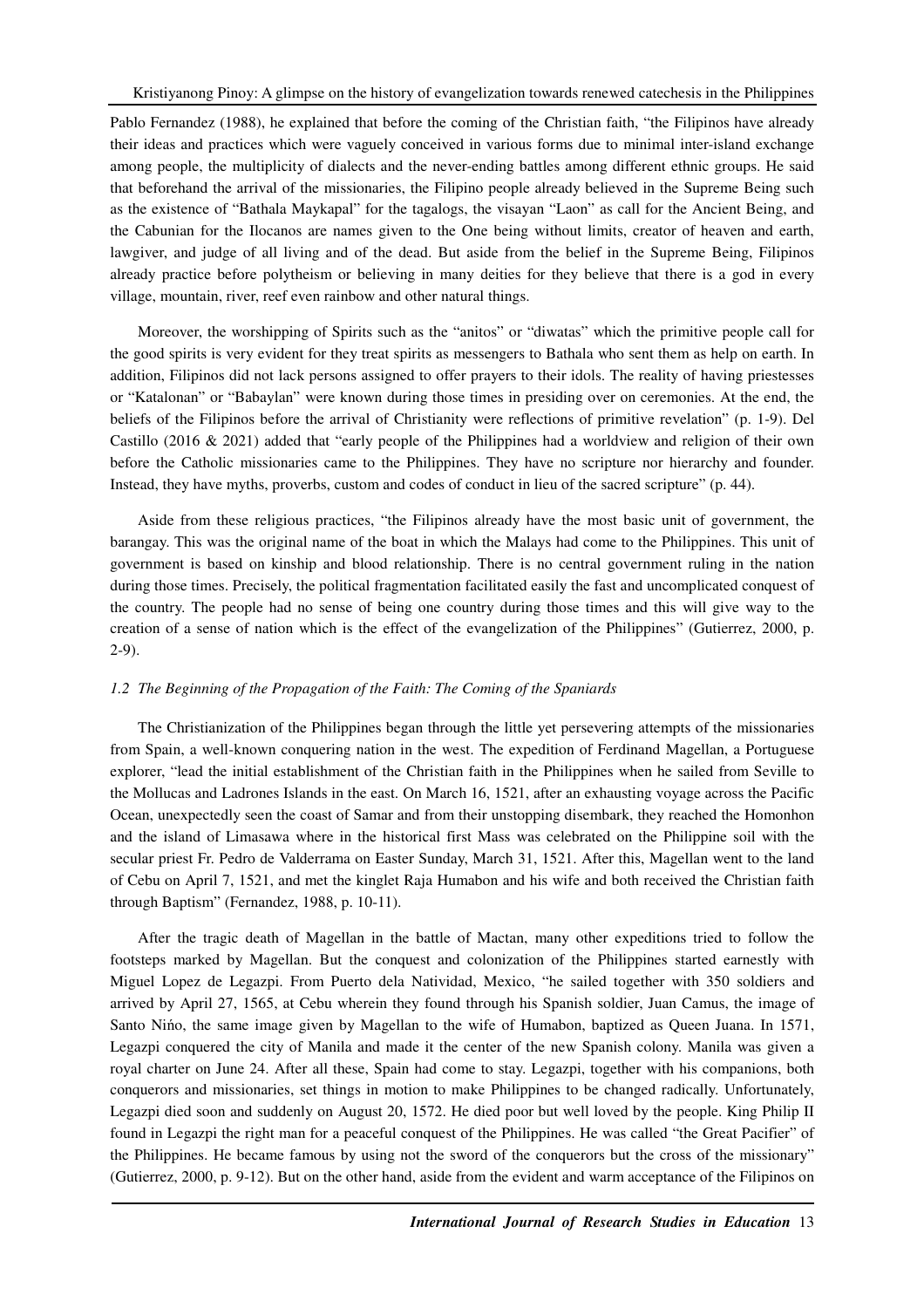the Christian faith, it is also clear that "the early Filipinos accepted the Christian religion of Spaniards out of fear and greed. It moved the early Filipinos to accept the Catholic faith. Filipino natives were afraid that they would all be destroyed if they refuse the faith of the visitors… Looking back at the initial encounter of the early Filipinos with Magellan and the baptism of the subjects of Raja Humabon, there was no great tension between being Christian and being member of a cultural group." (Del Castillo, 2016, p. 43-44). At the end, it is also true to say as some historians would describe, that "Christianity is an instrument of colonialism because it shares some blame for the violence, abuses, and oppression that Filipinos experienced at the hands of Spaniards" (Santos, 2021, #3).

#### *1.3 The Missionaries and their Apostolic Works in Evangelization and Catholic Education*

The military presence of the Spaniards during her 333 years of stay in the Philippine islands is insignificant but the missionaries' zeal and charity that brought the Filipino people into the fold of the Church. The primary reason of the conquest of Spain to the east, most importantly, is to proclaim and spread the Christian faith. Fr. Lucio Gutierrez (2000) said that "the friars or the missionaries were the main protagonists of the Christianization in the Philippines, the different religious congregations and also some secular clergy" (p. 17). Moreover, according to Fr. Jose Femilou Gutay, OFM as quoted by Pilario & Vibar (2015), he explained that "the education of the faith during the Spanish colonial rule was within the jurisdiction of the Church. The missionaries established many institutions of learning all over the country as soon as they inaugurated their missionary evangelization in the archipelago" (p. 145).

The first missionaries to come in the Philippines in 1565 were the Augustinians, in the expedition led by Miguel Lopez de Legazpi. As pioneers of Christian faith, "they were men of high learning and prove virtue. To abandon their lives in Europe and sail for the Orient, crossing uncharted seas demanded spiritual generosity. They were men of Renaissance and Catholic Reformation. They settled first in Cebu and constructed a small church and a convent in honor of Santo Nińo. Cebu became the cradle of Christianity in the Philippines. Years after, when Manila was established in 1571 by Legazpi, he donated a piece of land to the Augustinians which led them built a monastery better known in history as San Agustin de Manila, one of the jewels of colonial architecture in the country. They were also given missions in the Tagalog regions including also Ilocos, Pampanga and Batangas. Through the years, the Augustinians were always the most numerous and most compact in terms of mission" (Gutierrez, 2000, pp. 17-21).

Second to the Augustinians were the Franciscan missionaries. They arrived in Manila at 1578. From there "they spread in different places and established missions such as in Sta. Ana, Paco, Sampaloc, San Juan del Monte, Pandacan and even Laguna Bay and some districts in Morong. Further south was also entrusted to them such as Quezon, Camarines Norte, Camarines Sur, Albay and Sorsogon. In 1768, the government assigned to them the Jesuit missions in Samar in 1843, they took care certain towns in Leyte. The Franciscans were noted above all from many outstanding institutions of charity which they founded or administered" (Fernandez, 1988, pp. 21-22). In addition, one of the greatest achievements of the early missionaries was precisely the "creation of new civilization in the Philippines, a typical town so common today in our country where in there is a plaza, the church, the town hall, the school" (Gutierrez, 2000, pp. 23-24). The Franciscans were also notable to have "initiated the "escuelas de nińos" to educate the and train the children of natives" (Pilario & Vibar, 2015, p. 145).

After the Franciscans, the Jesuits came to the country in the company of the first bishop of the Philippines, Domingo de Salazar, O.P. in 1581. For some time, "they lived in Lagyo, a district between Ermita and Malate, Manila. Soon they settled in what later would know as Intramuros in a place called Puerta Real, the compound where the Pamantasan ng Maynila is presently located. They accepted the missions in Taytay and Antipolo in 1591. Soon they accepted the islands of Samar, Leyte and Bohol as their main field of missionary activity. In Manila, they also accepted missions and created Santa Cruz and San Miguel and developed Quiapo, a native community at the time of arrival of Spain. The Jesuits started to assist the people in their spiritual needs, taught them the Christian Doctrine and created roving teams to reach out more people to preach the Good News. They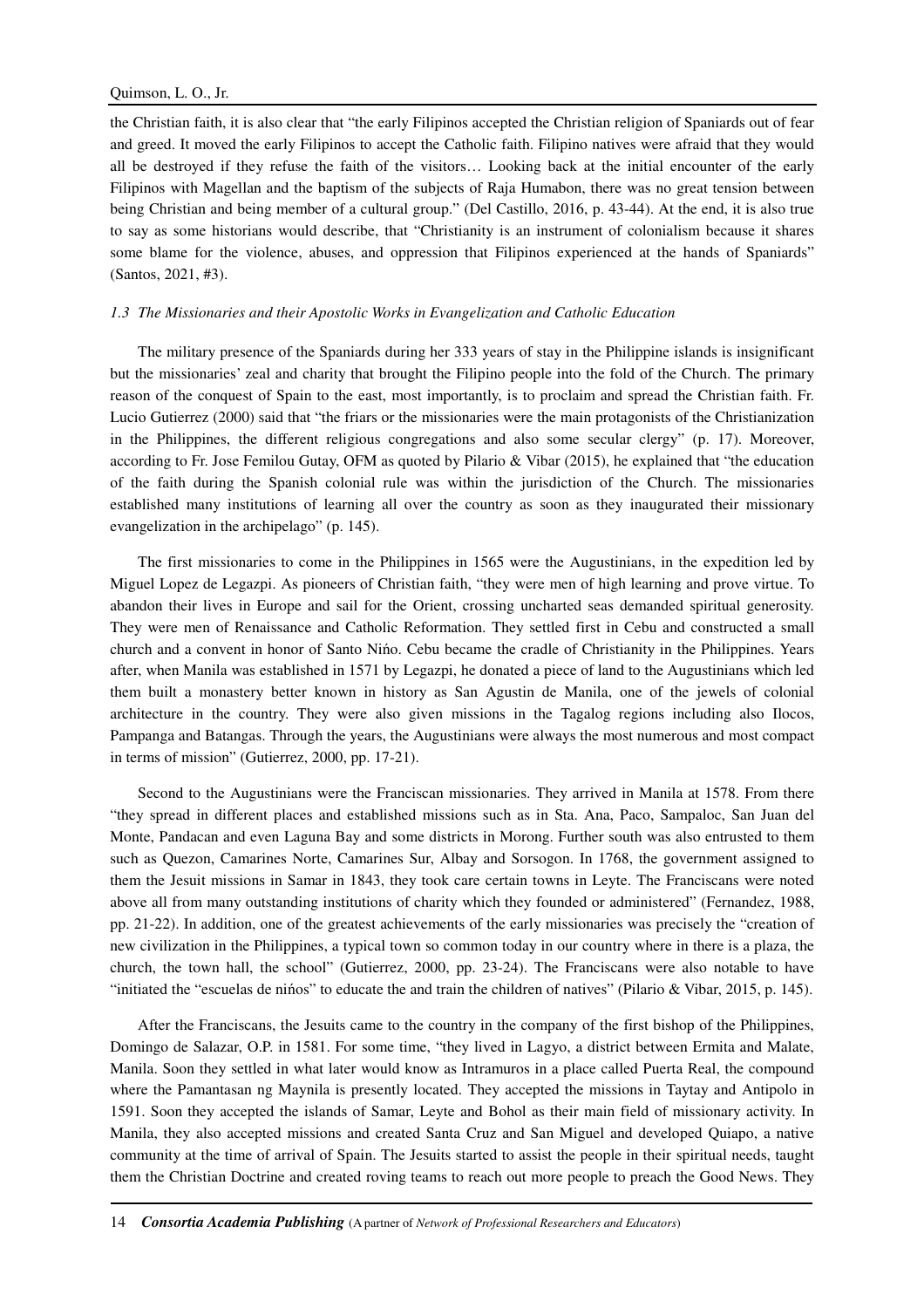even reached in Zamboanga in 1635 and even in the islands of Sulu and Cotabato out of their zeal and generous spirit. Sadly, their missionary work in the Philippines came to an end when they were expelled from the Spanish overseas dominions. King Charles III of Spain, due to the hatred of the bourbon monarchies of Europe against the Jesuits, ordered their expulsion from the Spanish dominions and it took effect in 1768. The missions in Samar and Leyte were turned over to the Franciscans while Bohol and Mindanao to the Recollects. The Jesuit parishes in Manila were taken over by the Filipino secular priests. The first period of the Jesuit presence in the Philippines came to an end. Their expulsion meant a terrible loss to the country especially in the missionary and educational aspects" (Gutierrez, 2000, p. 25-28). The Jesuits also "put up catechetical institute in Tigbauan, Iloilo and eventually founded and institute of higher learning- the Universidad de San Ignacio who dominated the educational system of colonial Manila until the mid-18th century" (Pilario & Vibar, 2015, p. 145).

Another group of missionaries came to the Philippines, the Dominicans. The first Dominicans to come to the country were Domingo de Salazar, the first bishop of the Philippines. On July 25, 1587, Feast of St. James the Apostle, the patron of Spain, they entered Manila. "On that year of their arrival, after founding their motherhouse in honor of Santo Domingo, they went on various provinces in the Philippines. The process of Christianization was accelerated. They began their mission in northern and central Luzon namely in Pangasinan, Cagayan Valley, Tarlac, Bataan, Isabela, Babuyanes, Batanes and Mountain Province" (Gutierrez, 2000, p. 2830). Consequently, the Dominicans "excelled principally in their educational endeavors and famous missions abroad" (Fernandez, 1988, p. 25). One of these, "through the efforts of Archbishop Miguel de Benavidez, O.P, is the establishment of the first and only pontifical university in the country and in Asia, the University of Santo Tomas in Intramuros" (Pilario & Vibar, 2015, p.145). Later, "with the increase of number in students' population and the need to accommodate additional courses, it had to procure a new campus outside Intramuros in Sulucan Hills, now Sampaloc Manila for its structural expansion" (Fernandez, 1988, p. 152).

Lastly, the major order came to the Philippines and played also a very important role in evangelization of the Filipinos was the Recollects. "Ten priests and four brothers arrived in Cebu in May 1606 and in June of the same year they were in Manila and built a convent and a church. They reached the provinces of Zambales, Mariveles and even Bolinao to spread the faith. In 1768, when the Jesuits were expelled from the Philippines, the missions in Mindanao and Bohol were taken over by the Recollects. The bishop of Cebu also entrusted to their care the mission in Palawan, but it did not flourish well until the 19th century due to the piratical raids of the Moros in Southern Philippines. In 1848, they took charge in the big island of Negros, and they sent there many missionaries who were experts in agriculture and the technical sciences. In this place, the Recollects left the greatest mark" (Gutierrez, 2000, p. 34-36). With these, the Recollects "were able to overcome the sectaries of Islam, with the enthusiastic cooperation of their Filipino faithful and the dedication of their religious who gave their lives in the effort" (Fernandez, 1988, p. 26).

These five major religious congregations shed the light of the faith in the Philippines during the three hundred years in the Spanish regime. But aside from these religious friars, other religious groups also came to help in the propagation of the faith such as the Fathers of San Juan de Dios in 1641, the Vincentians in 1862, the Capuchins in 1886 and the Benedictines in 1895.

# **2. History of the Catholic Church in the Philippines**

#### *2.1 The Catholic Church and Education in the Philippines during Spanish Times*

According to some historians, the religious missionaries came to evangelize the Philippines through opening of schools as they considered these as means to win souls for Jesus Christ, to form learners in the Christian Doctrine and Good Conduct. In the beginning, "children were satisfied only in oral teaching for there were no books during those times. When few books came for instruction, the religious also trained some bright, perceptive Filipinos who would teach the basics: how to read, write, count and above all, the Christian Doctrine.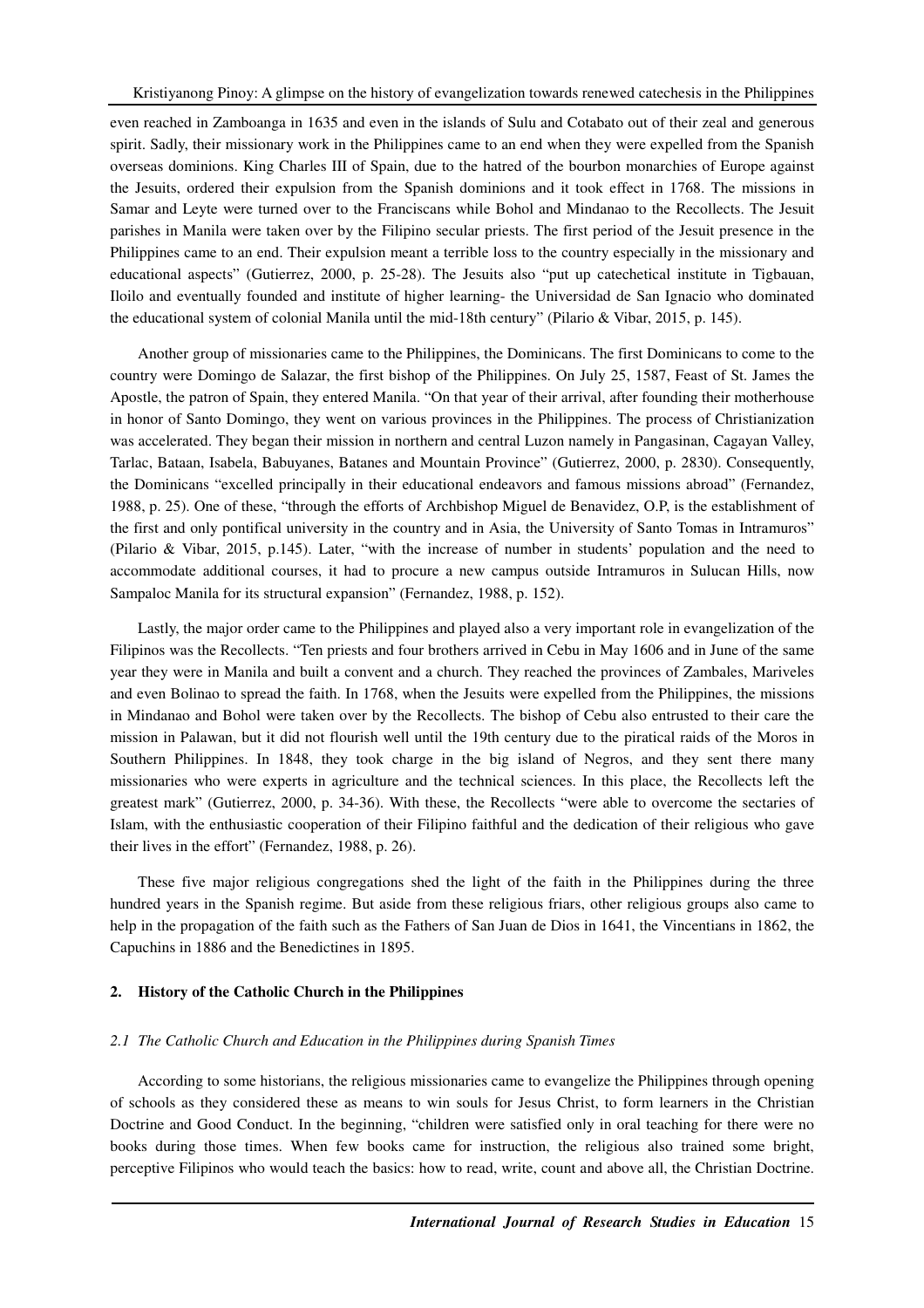These were held in the Parish Church, in the convent or in some instances, in the open air" (Fernandez, 1988, p. 5354). In addition, "the missionaries also believe that it is essential to begin the catechesis or education of faith to children for they are the basic cell of the society, and they are open for change totally. They became important support system of the missionaries by encouraging their parents to accept the Christian faith and denouncing pagan practices" (Gutierrez, 2000, p. 99).

One of the great innovations during the early years of the evangelization in the Philippine islands is "the teaching of the faith in the native language, particularly in Tagalog aside from Spanish and to come up with a catechism for the instruction of the faith to the people. It was raised and discussed during the Synod of Manila in the years 1581 to 1586 by the first bishop in the Philippines Archbishop Domingo de Salazar, OP. This is a great move in teaching the faith for the natives were to be instructed in their own language to easily understand the Christian message. Fray Juan de Plasencia, a Franciscan and an expert in language and customs of the tagalogs, composed a grammar and vocabulary and finally, he translated in tagalog the catechism or what later came to be known as the Doctrina Christiana" (Gutierrez, 2000, p. 41, 53-55). It is an effort to adopt a uniform or standard text and method in catechizing the Filipinos. This was published by the Dominicans in their printing press in Binondo in 1593 in Tagalog Spanish and in Chinese language. It teaches the basic prayers such as the Our Father, Hail Mary, the Salve, the Creed, the 14 Articles of Faith as well as the seven sacraments, seven capital sins, seven corporal and seven spiritual works of mercy, the Ten Commandments and the Five Commands of the Church, the Act of Contrition and 33 other questions in the faith. In this way, the teaching of the faith becomes inculturated.

Moreover, the missionaries also used their normal method in evangelizing which is practical is to require all Christians to go to Mass on Sundays and Feast days and listen to catechesis before or after the Eucharistic Celebration. It was demanded so that all will know by heart the Christian doctrine and to understand the faith more, it is required to have questions to the learners, a kind of public oral exam. As fruit of efforts of the missionaries to implant the faith on solid ground, the early Filipinos acquired a deep knowledge of the Christian religion. They received the faith with joy and understanding. Every religious congregation performed and applied their respective charism and worked generously and consistently to form adequate Christians" (Gutierrez, 2000, pp. 101-102, 106).

But on the other side of the coin, historians and educators also says that "despite the well-meaning efforts of the friars during the early Spanish colonial period, certain indigenous practices, beliefs, and traditions were altered, replaced, or forgotten due to evangelization. The "babaylans" were vilified and disempowered in the process of evangelization. Some feminists and gender rights activists also blame Christianity for the introduction of patriarchal social structures and the prevailing conservatism of the country when it comes to women and gender issues. The Christianization of the country has also led to the marginalization of non-Christian narratives in Philippine history" (Santos, 2021, #5).

#### *2.2 The Catholic Church and Education in the Philippines during the American Rule*

The arrival of the Americans made sweeping changes in the educational system in the Philippines. If during the Spanish colonial rule, the teaching of the faith and religion is required or mandatory, it was banned during the time of American Public-School System. "The promulgation and implementation of the "Organic Act of 1900" headed by William Howard Taft, created the Department of Public Instruction that controlled all schools in the entire country. One of the controversial policies of the said institution is the prohibition of the teaching of religion in public schools" (Pilario & Vibar, 2015, p. 146). But because of the anxiety of the Americans to mollify the Catholics and warm them up to the public-school system as much as possible, William Howard Taft proposed the "Faribault Plan" as form of compromise to the Philippine Catholic Church. The plan "enables the minister or parish priest in that certain pueblo where a certain public school is situated, either by person or by a designated teacher or catechist, to teach religion or catechesis for half an hour for three times per week provided that the parents of the students willfully gave their consent in written form to allow their children to attend the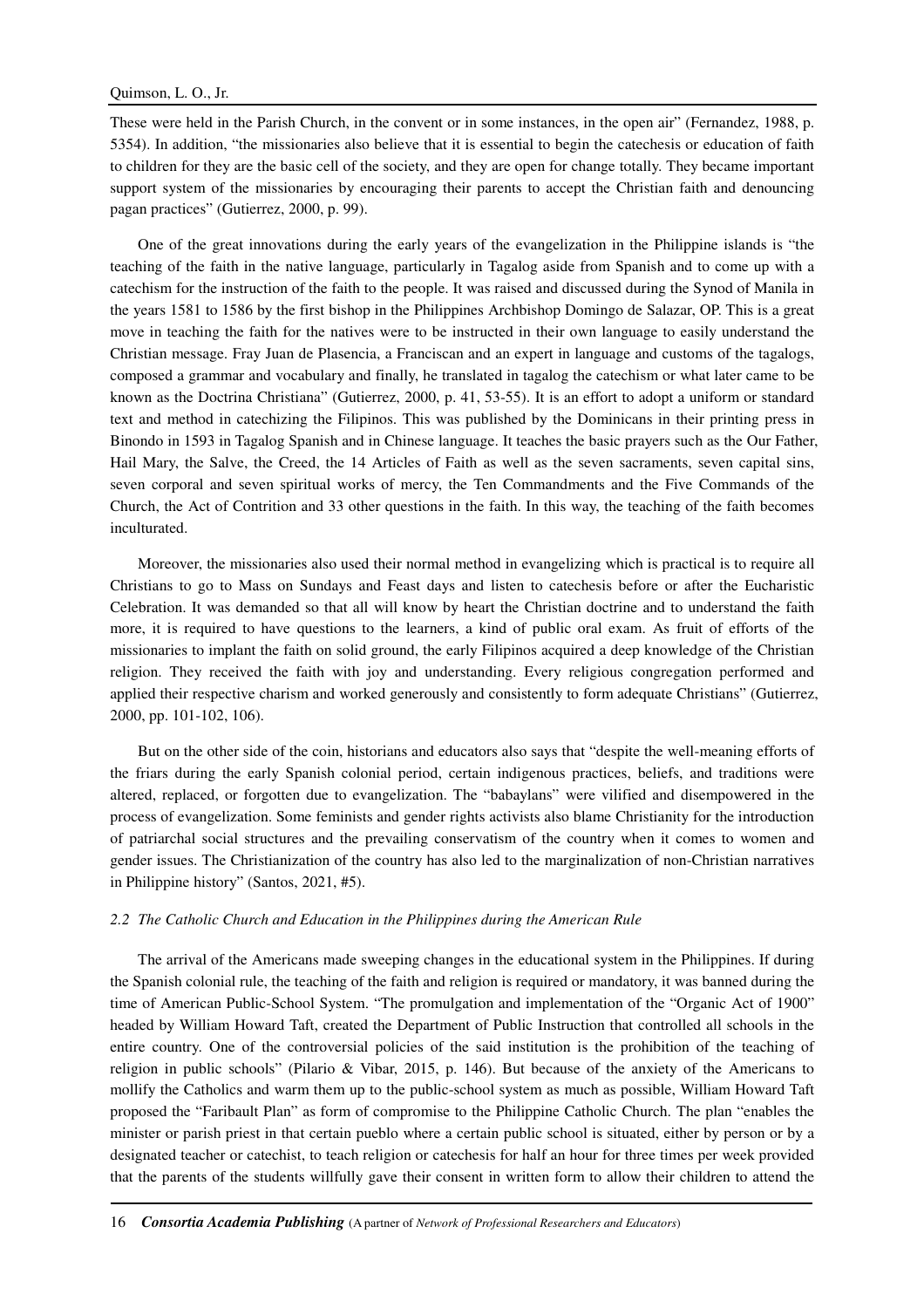said religion classes. But no public-school teacher shall be allowed to teach religion" (Sunga et al., 2000, p. 265).

Another problem rose during those times in the propagation of the faith was "the arrival of a big number of Protestant preachers from the United States, for around 600 trained American teachers aboard the vessel Thomas, American-styled education dominated the country. They were called the Thomasites and were assigned in all areas in the country to teach the American education to the Filipinos. From there, a new medium of instruction and subject in Philippine education was introduced, the English language" (Pilario & Vibar, 2015, pp. 146-147).

The prohibition of the teaching of religion in the public-school system resulted a great conflict between the Catholic Church and the American Civil Government. "The superintendent during that time in Mania even reached the point of ordering the prohibition of devotions and removing school's crucifixes, religious emblems, sacred pictures etc. obviously against the Christian faith in the interest of Protestantism. One problem also on the part of the native priests is that they were not yet knowledgeable in the English language that is why they cannot penetrate fully in the public school system to preach and propagate the faith for there were no available and trained catechists during those times for the absence of catechetical formation for the catechists. Sadly, due to poverty and financial difficulties in the Filipino families, they have no choice but to transfer their children to the public schools which at the end, resulted and alienation between the Filipinos and the Catholic Church" (Sunga et al., 2000, pp. 266-267).

But despite the trouble and challenge brought by the American regime in prohibiting the teaching of the Christian faith, the Catholic Schools continued to function and bring forth their mission of spreading the Christian faith. "Most of the Catholic schools run by the foreign missionary orders maintained their schools through financial aid from abroad. Some schools, such as Ateneo de Manila, retained Spanish as medium of instruction in the early years but eventually and gradually, they adjusted themselves to the new trend, to adopt the English language as part of curriculum and language of instruction. Another movement that made Catholic Education remain firm and strong in spreading the Good News despite the persecutions is the providential arrival of other new religious congregations in the country with the purpose of either establishing works of charity or assisting their brother congregations here in founding of more Catholic Schools.

The role of religious women during this period is remarkable in the light of furtherance of Catholic Education such as: the Belgian Sisters or ICM s in 1910 who joined the Congregation of the Immaculate Heart of Mary or CICM fathers, the Holy Spirit Sisters or SSpS in 1912 who joined the Society of the Divine Word or SVD fathers, the Sisters of St. Paul de Chartes or SPC in 1904, the Benedictine Sisters or OSB in 1906, and the Franciscan Missionaries of Mary or FMM as well as the Good Shepherd Sisters or RGS in 1912. Their schools eventually opened aided greatly in promoting and strengthening the Catholic Education among the youth. Other schools established by other religious women during this time were the Assumption College run by the Religious of the Assumption Sisters in 1892 and the St. Scholastica's College in 1906 by the Benedictine Sisters. Likewise, new boys' school was also established in Manila were the La Salle College by the Christian Brothers of New York in 1911 and San Beda College by the Benedictines in 1901" (Sunga et al., 2000, pp. 269-272).

Some efforts were also made to upgrade the quality of instruction and formation of faith such as "changing of old textbooks for new ones and the adoption of English as the new medium of instruction and the acquisition of modern and best facilities to provide excellent education to the students such as beautiful and state of the art buildings, up-to-date laboratories and clean and excellent dormitories. These innovations served as opportunity for the Catholic Church to render great service to people for there will come a time that many years after, the public-school system could no longer accommodate all the children who seek education. The Church can save thousands of young people the disappointment that follows education in so many commercialized schools" (Sunga et al., 2000, p. 282). The gradual process of modernization and upgrading of Catholic Schools "provided an added attraction to a great number of students who began to flock to these schools to avail themselves of the best religious, cultural and professional formation" (Pilario & Vibar, 2015, p. 152).

But the challenge continues to persist in the Catholic Church in aiming to propagate the faith. The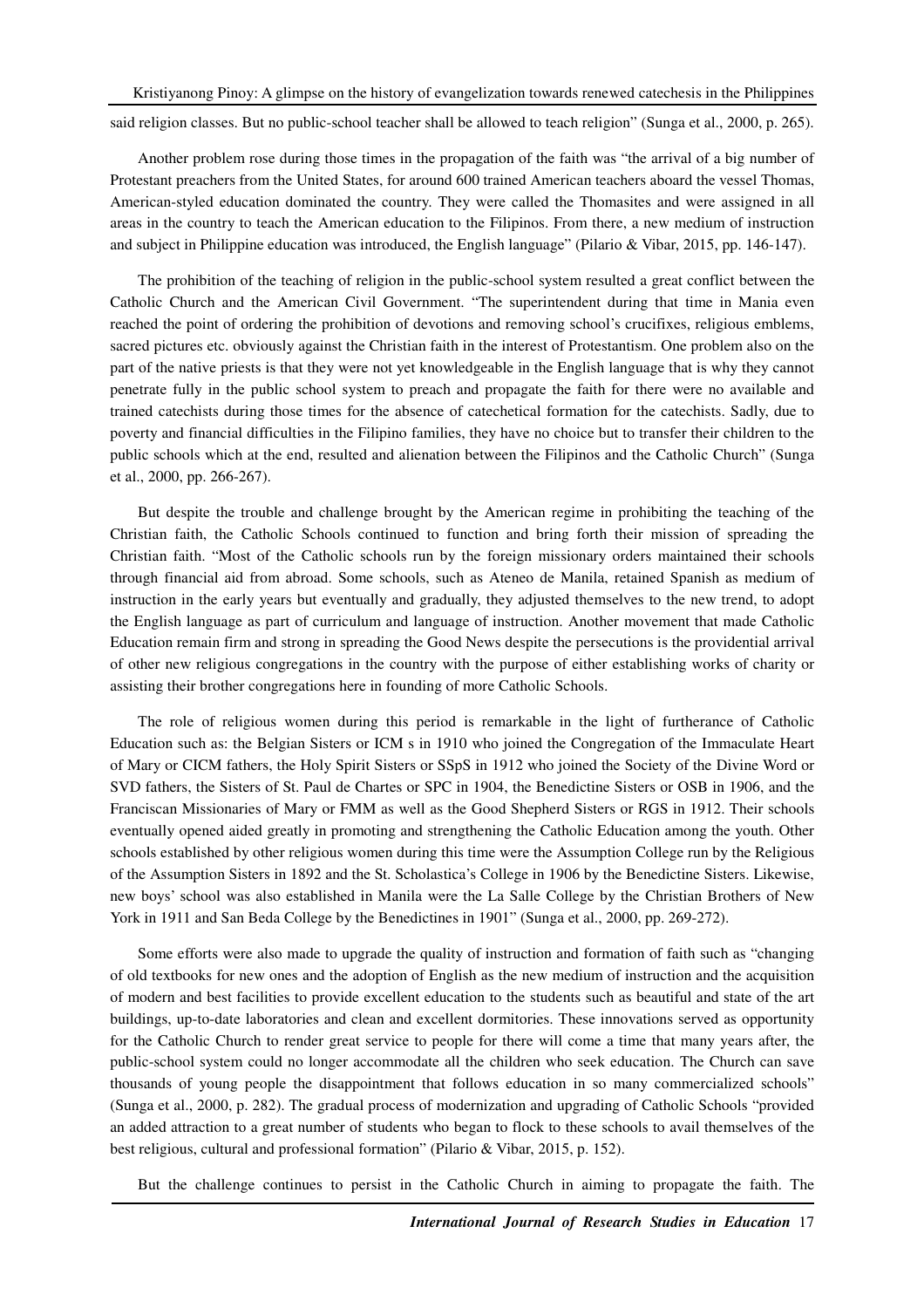compromise offered by the Philippine Commission under Taft administration "failed due to the hostile attitude of the Masons and aggressive Protestant denominations that influenced the Department of Education. The Church, in response, maintained the campaign in 1936 to make possible the real implementation of the provision on religious instruction in the 1935 Constitution which states in Article XIII Section 5 the "optional religious instruction shall be maintained in public schools as now promulgated as law". In 1938, the Congress passed the bill requiring the curriculum of all public schools to include a subject on Good Manners and Right Conduct or Character Building with excuse or exemption to some religious organizations on their children to attend religious instruction by their own denomination. Sadly, the said bill was vetoed by President Manuel L. Quezon on the ground that the bill was unconstitutional. This decision did not weaken the hearts of the Catholic Church hierarchy and many Filipino Catholics. Archbishop Gabriel M. Reyes of Cebu and other bishops of the ecclesiastical province made a pastoral statement that strongly disagreed with President Quezon's veto and assertion that the bill was not constitutional. Although this action by the Church hierarchy did not change the mind of the President, the efforts and persistence of the Church and a good number of educated Catholics, proved that the Catholic Church was no longer willing to be a sitting target for the attacks by the adversaries of faith" (Pilario & Vibar, 2015, p. 154-155).

# *2.3 The Emergence of Catechetical Reforms in Philippine Catholic Education*

With the challenge of teaching the faith especially in public schools, catechetical instruction became a growing priority of the Church hierarchy starting at the final years of American rule. Archbishop Michael O'Doherty "explained in one of his meetings in 1943 with his clergy, "The great need for Catholic Action in the Philippines at this time is: first, the teaching of catechism, particularly to the young attending schools where religious instruction is not given. It is also essential to form and train groups of catechists to impart this life-giving knowledge to the rising generation... As a matter of fact, times of adversity and affliction are often more fruitful for religion than prosperous and happy times. Let nothing discourage us or deter us from our first duty as priests- shepherds of souls- to preach and teach the Gospel" (Sunga et al, 2000, p. 357-358). This gave way to the founding of the Catholic Educational Association of the Philippines or CEAP in the year 1941.

The launch of the organization, spearheaded by Archbishop O'Doherty of Manila, addresses the "need for the Catholic Church to be better organized in the education field, having one voice for the Catholic schools to establish prominence in educational system in the Philippines. In his speech to the association's inaugural convention, Archbishop O'Doherty expressed: "this organization will not merely influence the currents of education, but also to broad stream of catholicity, which has always energized the process of national life... let us not forget to instill in the minds of the youth the knowledge of religion. It is also important to emphasize the relevance of catholic action as participation in the apostolate of the Church." With this, vigor and hope emerge in the Catholic Education until the Japanese invasion happened which ended it for some time for many schools together with some Church institutions such as hospitals, orphanages and Churches in Manila were destroyed because of war. In the Post World War II, the Church faced an immense task in rehabilitating and reconstructing damaged structures and CEAP offered its own personnel and facilities to make inspections of Catholic schools on behalf of the Office of Private Education. Another achievement done by the CEAP is the opposition to the bill proposed by Senator Roseller Lim in the Senate sought to prohibit foreigners from heading Philippine schools or "Filipinization". CEAP opposed it for the ground that the bill is against liberty and rights of the Church. Instead, they proposed for gradual and spontaneous Filipinization of schools through demonstrated merit" (Pilario & Vibar, 2015, pp. 155-157).

The aspirations and love for catechetical instruction and religious formation was continued "through the realizations of Archbishop Rufino Cardinal Santos on the lack of trained and formed catechists which lead to inefficiency of programs in catechetical instruction. He worked to establish centers for the training of catechists. In 1963, he gave permission for the Franciscan Missionaries of Mary or FMM Sisters to establish the "Lumen Christi Catechetical Training Center based at the Our Lady of Loreto College. After two years, Cardinal Santos established the Institute of Catechetics under the care of Fr. Lino Banayad SJ and housed at College of Santa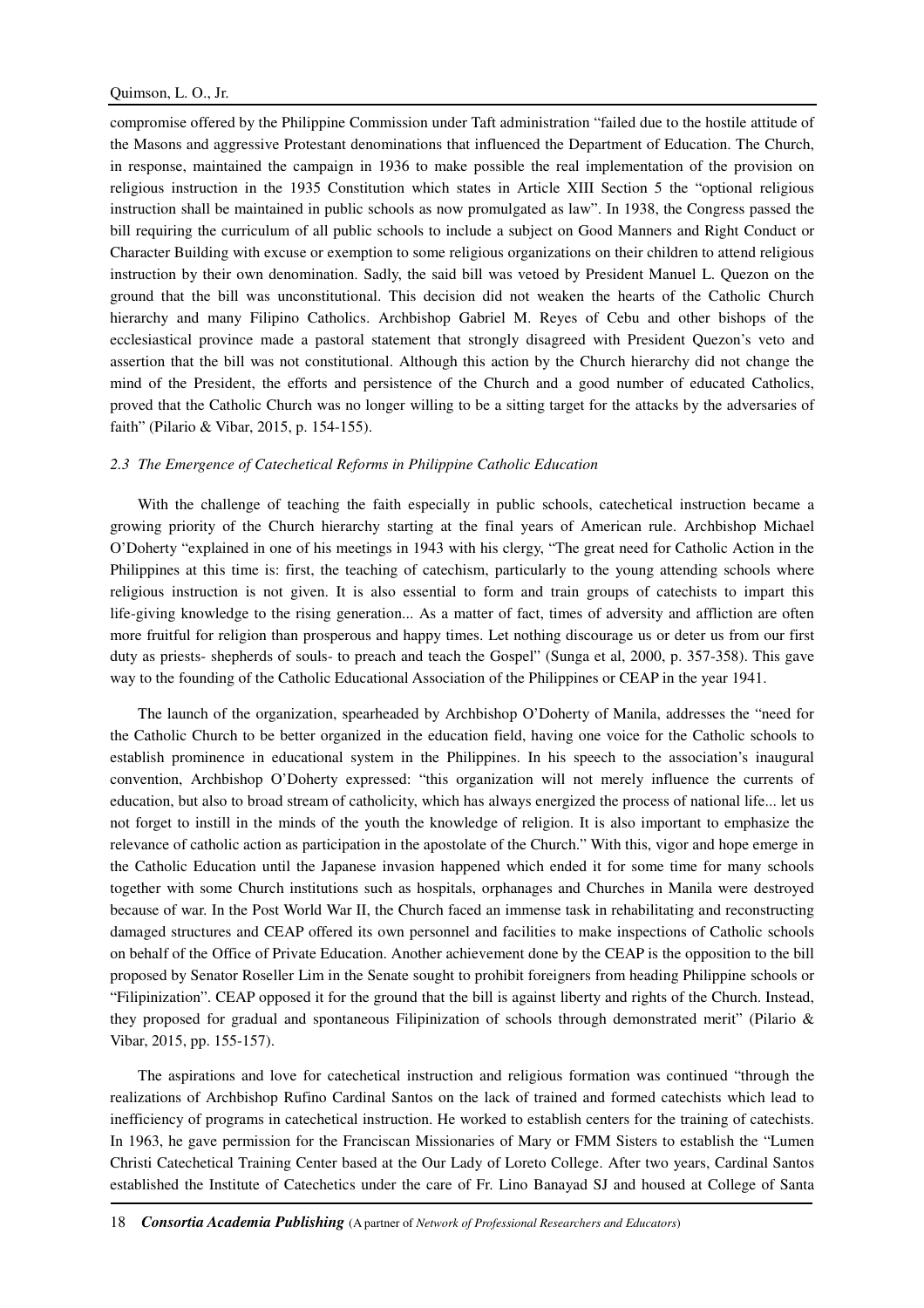Isabel. It served as in-service training site of the Archdiocesan Confraternity of the Christian Doctrine. In 1967, the good archbishop gave permission to the "Mother of Life Catechetical Center" to operate under the Notre Dame de Vie (NDV), a secular institute. However, another problem with regards to catechetical program that relies on sole volunteerism is the rapid turnover of catechists. This was what Archbishop Jaime Cardinal Sin saw during his term in the Archdiocese of Manila. Then, he ordered a great shift towards the professionalization of catechists, which means the employment of paid catechists. Years after the 1979 Synod, Cardinal Sin founded the Archdiocesan Catechetical Office and gave mandate for a feasible remuneration system for catechists" (Sunga et al., 2000, p. 356-359).

# **3. A Renewed Catechesis and Religious Education: A Gift to the Church in the Philippines**

After many years in the life and mission of the Church in the Philippines, it is still evident that the teaching of the faith or religious education must undergo renewal in order that the education of faith be enhanced or revitalized, and that catechists and religious educators have the spirit of zeal and joy in the proclamation of the life of Jesus Christ. It is part of the mission mandate of Christ, before He ascended into heaven, who told to His disciples to "go, therefore, and make disciples of all nations, baptize them in the name of the Father, and of the Son, and of the Holy Spirit, teaching them to observe all that I have commanded you. And behold, I am with you always, until the end of the age" (Matthew 28:19-20). Therefore, catechesis is a great task of the Church for it is "the practice or actual transmission of the message of Jesus Christ" (Peńa, 1982, p. 9). The Church's goal is to make all Christians "be educated in the faith, particularly the teaching of the Christian faith passed on in an organic and systematic way, with a view to initiating the hearers into fullness of life" (John Paul II, 1979, #18). In line with this, the Church in the Philippines underwent a series of reflection and renewal in catechesis and religious education. This paper will focus on the two most historical movements in the renewal of catechesis in the Philippines namely: (1) the National Catechetical Directory for the Philippines in 1984, (2) and the well-known Acts and Decrees of the Second Plenary Council of the Philippines in 1992.

# *3.1 The National Catechetical Directory for the Philippines (1984)*

In 1971, Pope Paul VI endorsed the General Catechetical Directory (GCD) which provided basic principles and guidelines in the catechetical ministry of the Universal Church. This catechetical document "gave task to national bishops' conferences to come up with a national catechetical directory incorporating more recent developments in catechesis and religious education in the context of certain country" (Episcopal Commission on Catechesis and Catholic Education, 1984, Preface C). This is the beginning of the crafting and promulgating the first national catechetical directory for the Philippines entitled *"Maturing in Christian Faith"*. This catechetical directory prepared by the Episcopal Commission on Catechesis and Catholic Education or ECCCE as response to the call of the renewal movements in the Universal Church such as the recently concluded Second Vatican Council and the post synodal apostolic exhortation of Pope John Paul II entitled "Catechesis in our Time" or "Catechesi Tradendae" in 1979.

The catechetical directory tacked many concerns in the teaching of the faith. It highlighted "the importance of not just memorization or the doctrine aspect of the faith, but also including the orthopraxis or the application or living the faith as well as prayer life and sacraments, making a difference between catechesis and theology" (Episcopal Commission on Catechesis and Catholic Education, 1984, #58). It also emphasizes the "essence of catechesis for after the initial conversion proclamation, catechesis is the subsequent activity with the twofold objective of maturing the initial faith and continuous education of true disciples of Christ". It makes clear that catechesis is vital and integral part of evangelization" (Episcopal Commission on Catechesis and Catholic Education, 1984, #61& 63). Therefore, the catechist must "focus only on handing over the essential of the Christian message and effectively communicate it in an inculturated way directed to a specific level of maturity and development of those being catechized" (Episcopal Commission on Catechesis and Catholic Education, 1984, #68-69). Inculturation also demands "making our Filipino cultural values more attuned and configured in the Gospel of Christ" (Roche, 1999, p. 39).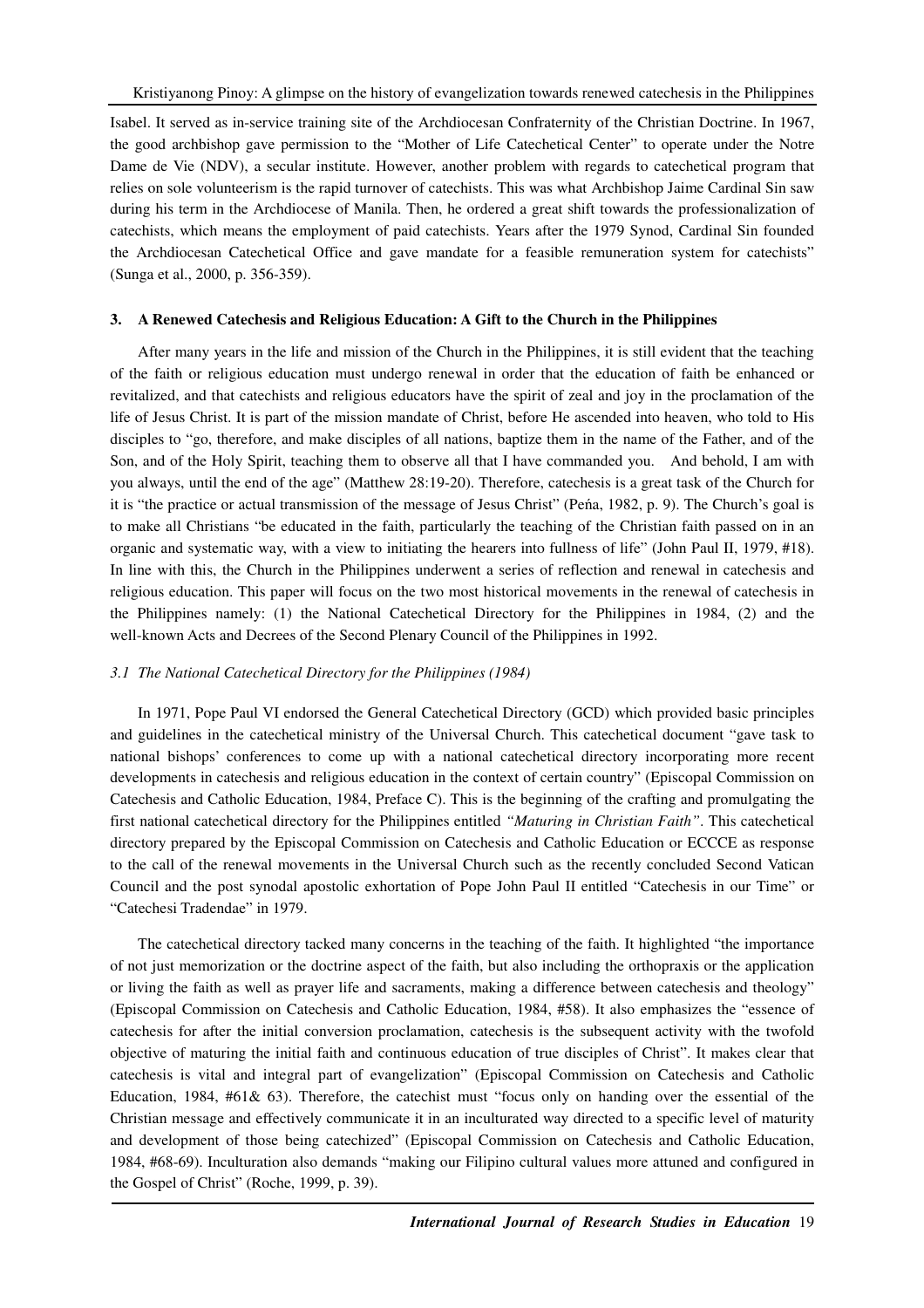In addition, it is also the goal of catechesis "to instruct the catechized that they can see for themselves, their own daily acts, problems, hopes and dreams the light of basic Christian truths. At the end, the goal of catechesis is to put people not only in touch, but in communion and in intimacy with Jesus Christ, the heart and Person of catechesis" (Episcopal Commission on Catechesis and Catholic Education, 1984, #75 &77). It also raised the importance of "witnessing in catechesis, for living an example to the learners as proof of authentic and matured Christian life is needed... to be credible teachers of faith and make Christ present in the contemporaries will make catechesis more attractive and effective" (Episcopal Commission on Catechesis and Catholic Education, 1984, #105). In this way, the Catholic Schools can address "the problems regarding the issues or problems on catechists for some cannot teach of their own lives or experiences, lacking training on how to give concrete and specific examples from the experience they share with those they catechize... leading towards a "gap" between experiential catechesis and actual practice" (Roche, 1999, pp. 40-41).

The directory also explained that the bishop of every diocese is the "prime catechist, the one who foster active and effective catechesis... to maintain real passion embodied in a pertinent and effective organization" (Episcopal Commission on Catechesis and Catholic Education, 1984, #475). It also calls for the Catholic Schools to "provide the best opportunities for a continuing and systematic catechesis which will be successful if the teachers are well competent and motivates spiritually from within by personal religious dedication, a good program or curriculum in religious education and lastly, the cooperation and participation of the whole school community, the administration, the faculty and integration of the whole school curriculum and student activities in the light of faith. Catechists must also have professional training and continuing educational formation and development and adequate salaries for religious motivation is certainly necessary for successful teaching of the faith" (Episcopal Commission on Catechesis and Catholic Education, 1984, #479-480).

Since the publication of the 1984 NCDP, many new advances and initiatives have arisen which substantially affect the catechesis or education of the faith in the Philippines. Most important are the publication of the Catechism of the Catholic Church in 1994, the revision of the 1971 General Catechetical Directory in 1997 entitled the General Directory for Catechesis (GDC), the issuance of significant Church documents in the Philippines such as the Acts and Decrees of the Second Plenary Council of the Philippines (PCP II) in 1992 and the national catechetical book entitled Catechism for Filipino Catholics in 1997 and lastly, the promulgation of the Compendium of the Catechism of the Catholic Church by Pope Emeritus Benedict XVI in June 2005. With these renewed efforts in the catechetical ministry over the past twenty years, the bishops in the Philippines, particularly the Episcopal Commission on Catechesis and Catholic Education of the CBCP, decided to revise and update the present catechetical directory entitled the New National Catechetical Directory for the Philippines (NNCDP) in 2007 to focus more deeply in inculturation and in collaboration with the national Catechism, the CFC. NNCDP 2007 presents "a balance approach that integrates the legitimate concerns for the Gospel message and its effective communication to the Filipinos today" (Episcopal Commission on Catechesis and Catholic Education, 2007, #45).

In addition, the NNCDP aims to stimulate and inspire new efforts in catechesis by highlighting "Integral Faith Formation" which is the top priority among the pastoral concerns of the Church. It also expressed the urgency that catechists and religious educators must teach the faith in epiphanic way rather than argumentative, integral or whole in all aspects and most importantly, by witnessing, for Pope Paul VI observes: "Modern human being listens more willingly to witnesses than to teachers, and if they listen to teachers, it is because they are witnesses". To be witnesses of the Gospel, catechists must be "formed in a deep love of God revealed in Jesus Christ so that they may be inspired to become creative, imaginative, ongoing and exploring new methods, new fervor, new expressions and even new means of social communication for more effective instruction of the Good News especially to the young generation" (Episcopal Commission on Catechesis and Catholic Education, 2007, #79). Hence, the role of catechist is to be an "essential component of the Church's evangelizing mission which is to deepen the faith that evangelization invokes... The role of the catechists and religious educators is to echo not personal opinions or attitudes, but the message of Christ, the Lord's self-disclosure of love or revelation to the whole world" (Natividad, 2018, pp. 25-26).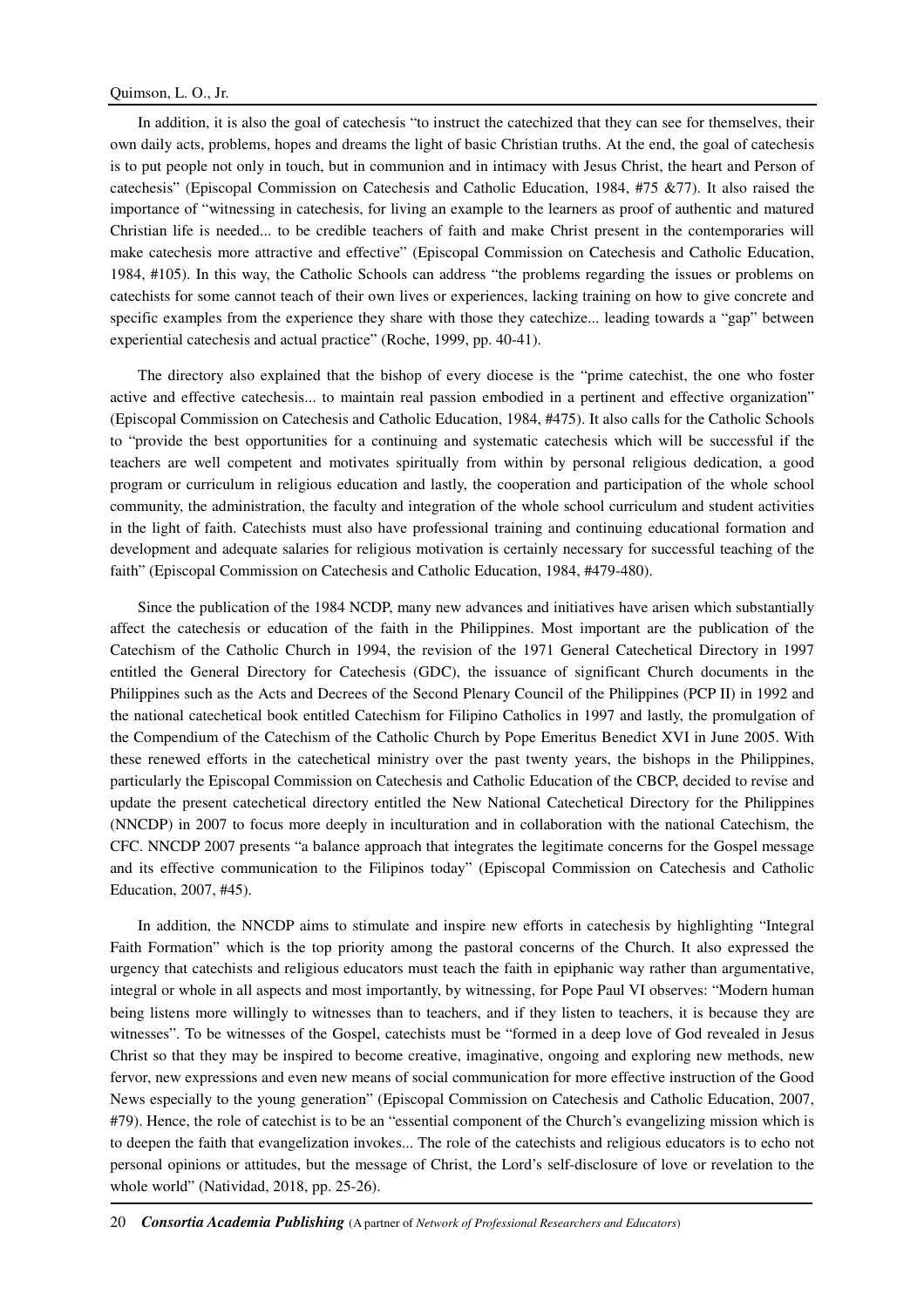# *3.2 The Acts and Decrees of the Second Plenary Council of the Philippines (PCP II)*

On January 20 to February 17, 1991, a significant moment in the Church in the Philippine happened at the San Carlos Pastoral Formation Complex at Guadalupe, Makati. This is the Second Plenary Council of the Philippines or better known as PCP II. Fr. Pedro Achutegui, SJ (1991), in his book entitled "121 Questions and Answers on the Second Plenary Council of the Philippines, explained the reasons why the Philippine bishops decided to hold a plenary council during those times: First, it is a "need for updating or aggiornamento after the Second Vatican Council or Vatican II. Second, the signal pronouncements of the Supreme Pontiffs and the several synods of bishops held in Rome since 1967. Third, the significant development in Ecclesiology and the promulgation of the new Code of Canon Law and lastly, the social and religious changes in our time, particularly in our country" (p.11). In addition, Bishop Teodoro Bacani (1991), the auxiliary bishop of Manila during PCP II, also saw the urgency that "the Church in the Philippines is in urgent need of renewal and revitalization in the faith... for there is an appalling religious ignorance of a vast number of Catholics, the lack of trained catechists, the clergy-centeredness of the Church life in the parishes and the organizations, the reality of poverty of the majority of people despite the richness of the country, the very obvious social injustice evident in the misdistribution of wealth, power and opportunities which concludes that many Christians still have not been living up to their Christian call as communion of love" (pp. 6-7).

PCP II had a great contribution in the renewal of education of faith for the Filipinos. With this reality in Christian formation, it is necessary that religious instruction or catechesis must be "integral" or holistic, not only teaching the minds on the various doctrines and teachings of the faith, but the challenge is on how to live these teachings of Jesus Christ and develop a deeper sense of God in prayer and sacramental life. This is how essential catechesis for "the Church is the messenger of the Gospel, but she begins by being evangelized Herself... She has a constant need of being formed and evangelized, if She wishes to retain newness, vigor and strength to announce the Gospel" (Catholic Bishops Conference of the Philippines, 1992, #154). Thus, renewed catechesis is the "primary element of a renewed integral evangelization... It must be (1) Christocentric and rooted in the Word of God for nothing can speak better of the Incarnate Word of God than the Scriptural Word of God which is the primary catechetical book. (2) It should also be inculturated and would need that the Gospel be preached in the words of the people for without such action, either the Christian message remains unknown to the Filipino or the Filipino in accepting it risks alienated from his way of life. And lastly (3), catechesis must be systematic or presented in an efficient and programmed way the entire Gospel from the Bible and Tradition as taught by the Church without misrepresentation or reduction, highlighting the basics of Catholic belief and practice" (Catholic Bishops Conference of the Philippines, 1992, #156-163).

In addition, renewed catechesis would not be enough, for renewed integral evangelization also demands "renewed social action and renewed worship". PCP II tells: "The Church evidently recognizes that Christian Social Action, i.e., action carried out by the Church and its members to promote human progress, justice in society and peace, is a task without which evangelization is not integral or holistic... While the third area of renewal is worship. Renewing the worship life requires renewing our prayer life" (Catholic Bishops Conference of the Philippines, 1992, #165, 167 & 169). It is also important to remember for every catechist and religious educator to have the interrelation and integration of the three various renewals... that catechesis must not be isolated from social action and prayer life (Catholic Bishops Conference of the Philippines, 1992, #182). This demand from PCP II is also noticeable in the teaching of Thomas Groome (2011) in his reflection on the goal of catechesis as holistic Christian faith and life in the way of "Head, Heart and Hands". He said: "...First, the way of Head speaks about discipleship of faith seeking understanding and trust with personal conviction, continued by learning and investigation, by searching and reflecting, by discerning and deciding, all toward spiritual understanding for life. Second, the way of the Heart claims a discipleship of just relationships and right desires, community building, kindness and inclusion, trust God's love, and prayer and worship. Lastly, the way of the Hands demands a discipleship of charity, justice, peacemaking, simplicity, truthfulness, healing and contrition" (p. 111).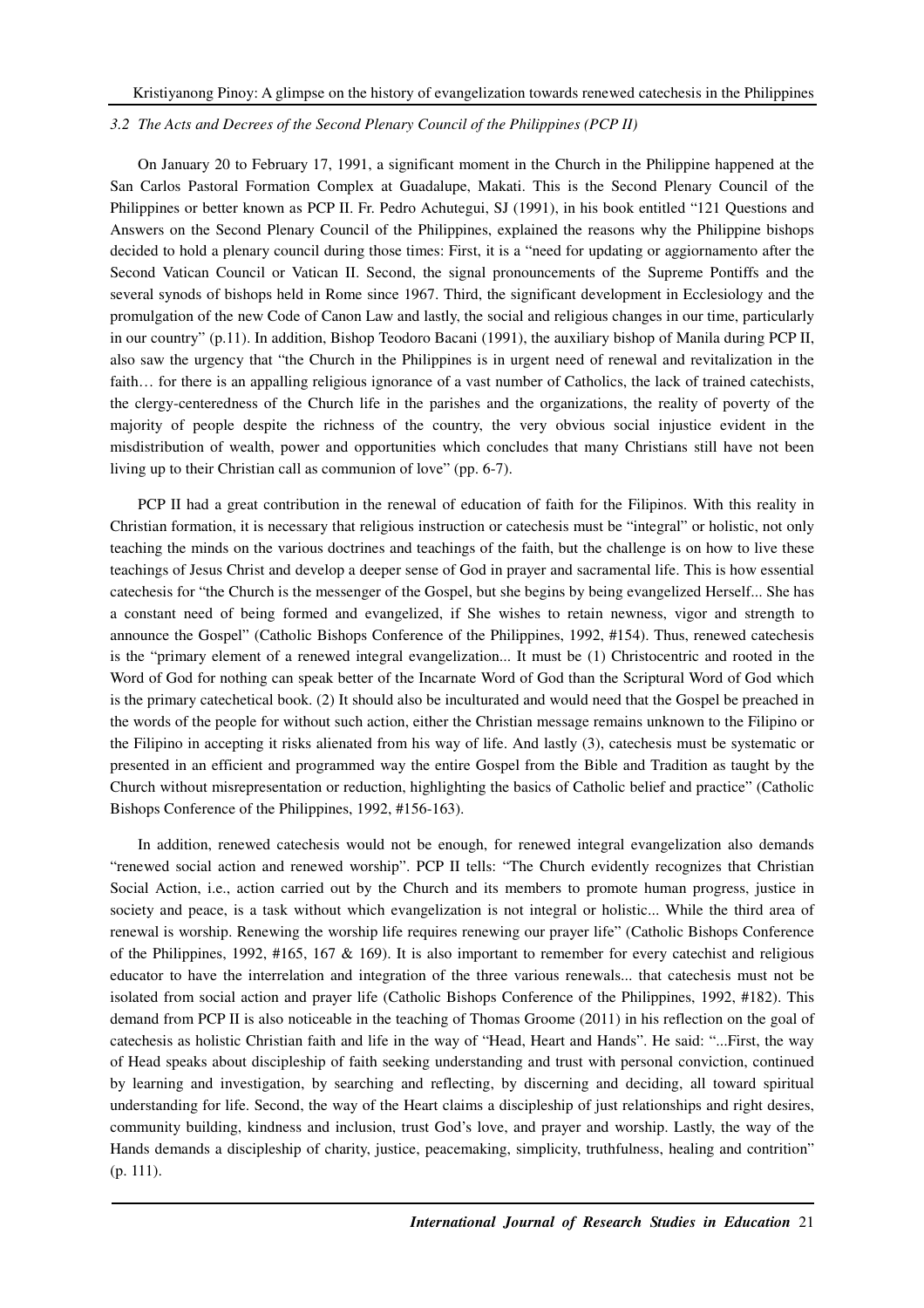At the end, PCP II reminds all educators of faith that renewed evangelization's most significant characteristic is the emphatic recognition of the primary role of the Holy Spirit in evangelization. The Holy Spirit is the principal Agent of evangelization... It is the Holy Spirit who impels everyone to proclaim the Gospel and it is He who in the depths of consciences causes the word of salvation to be accepted and understood. Catechists must always keep in mind to always pray to the Holy Spirit for He will ensure the continuity and identity of understanding amid changing conditions and circumstances" (Catholic Bishops Conference of the Philippines, 1992, #212-214). The best thing to do for religious educators is to do their best in teaching the faith and always ask the guidance and will of the Holy Spirit, the Teacher of faith.

# **4. Conclusion**

The history of Christianization of the Philippines is truly a great celebration and milestone in the Catholic Church. Among the nations in Southeast Asia, the Philippines is "noted as the only predominantly "Christian country" graced with gift of Christian faith" (Episcopal Commission on Catechesis and Catholic Education, 2007, #20). Through the efforts of the missionaries who wanted to spread the Good News of Christ, the Filipinos received this grace coming from Christ and accepted His love and mercy. As the Filipinos move towards the 500 years of this momentous event, the Church must continue to nurture this gift of faith from God especially in these challenging times that people "seem to become more secular than ever, with clear increased stress on materialistic values, consumerism and globalization." (Roche, 2008, p. 18). There are still many things to be done in the ministry of catechesis. As the Church moves Herself for renewal, catechists and religious educators must never stop in being zealous in the propagation of the faith. Nowadays, learners "do not only want to be nourished when it comes to doctrines, but they have "spiritual hunger" and searching for wholeness and meaning in life" (Huang, 1999, p.53). Aside from the "traditional" ways of teaching the faith, which was inherited to history, the Church must continue to innovate and be inspired in seeking various ways to make the faith valuable and meaningful to the lives of all Christians, especially the young people. They love to hear stories, experiences, and testimonies of faith. This is what they want to hear and from this, they will be enforced and inspired to be bearers of the Gospel of Christ and see also the works of God in their daily lives. On these, The Church fulfils Her mission to proclaim that faith "is truly a gift from God... but it is also a human response and action for God" (Bacani et al, 1990, p.27).

At the end, the goal of evangelization and catechesis is to make "all Christians to receive the Gospel and have fullness of life, as St. Irenaeus of Lyons would tell, "The glory of God is a human being fully alive" (Barron, 2018, #2). A person who is being catechized has "a period of formation and apprenticeship in Jesus Christ" (Congregation for the Clergy, 1997, #63). Lastly, catechesis and religious education, to address the signs of the times, must also promote inclusive atmosphere that is open for interreligious dialogue. The Church, through the Catholic Schools, must be a place where learners, no matter what religion, sex, color they may have, must inculcate values for moral development and equality amidst differences.

#### **5. References**

Achas, A., & Salmorin, M. (2014). *Methods of Research*. Mindshapers Co. Inc.

Achútegui, Pedro S. de. (1991). *121 Questions and answers on the Second Plenary Council of the Philippines*. Manila: Cardinal Bea Institute, Ateneo de Manila University.

- Bacani, T. (1991). Towards the Third Millennium: The PCP II Vision. Place of publication not identified: publisher not identified.
- Bacani, T., Gregorio, C., & Reyes, G. (1990). *Working Paper on Religious Concerns for the Second Plenary Council of the Philippines.* Commission on Religious Concerns.

Barron, R. (2018). *The Glory of God is a Human Being 'Fully Alive'.* Retrieved from https://www.wordonfire.org/resources/article/the-gloryof-god-is-a-human-being-fully-alive/320/

Berg & Lure. (2012). *LibGuides: Historical Research Method: Home*. Edith Cowan University Library. https://ecu.au.libguides.com/historical-research-method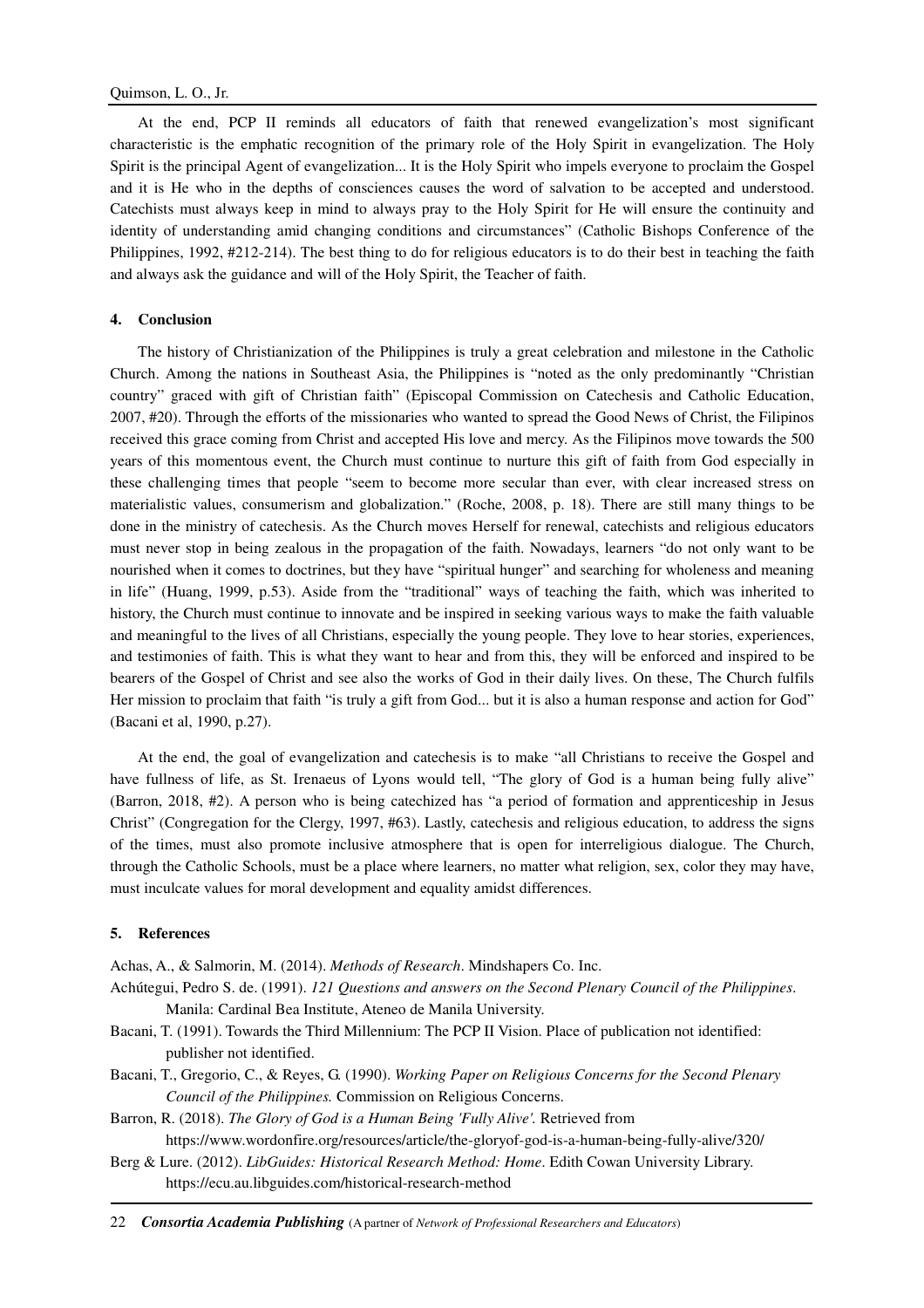- Cacho, R. (2021). *Rediscovering the Christian Story.* A Flourishing Faith: Celebrating 500 Years of Christianity in the Philippines, 25–46. Don Bosco Press, Inc.
- Catholic Bishops Conference of the Philippines. (1992). *Acts and Decrees of the Second Plenary Council of the Philippines*: Held at the Holy Apostles Seminary, Makati, Metro Manila from 20 January-17 February 1991. Manila: Published and distributed by Paulines Pub. House.
- Catholic Bishops Conference of the Philippines. (2019). *500 Years of Christianity*. Retrieved from https://cbcpnews.net/cbcpnews/500-years-ofchristianity/

Congregation for the Clergy (1997). *General Directory for Catechesis*: Vatican City: Libreria Editrice Vaticana.

- Del Castillo, F. (2016). *Gospel-Culture Relationship of Traditional Filipino Religion and Catholicism*. https://doi.org/10.13140/RG.2.1.3208.2002
- Del Castillo, F. (2021). Gifted to Give: Perspectives on Faith and the Catholic Church in the Philippines**.**  *Zeitschrift für Missionswissenschaft und Religionswissenschaft 105*, ¼, 159-170.
- Episcopal Commission on Catechesis and Catholic Education. (1984). *Maturing in Christian Faith: National Catechetical Directory for the Philippines*. Pasay City. Daughters of St. Paul
- Episcopal Commission on Catechesis and Catholic Education. (1997). *Catechism for Filipino Catholics.* Manila: Catholic Bishops Conference of the Philippines

Episcopal Commission on Catechesis and Catholic Education. (2007). *New National Catechetical Directory for the Philippines*. Manila: Catholic Bishops Conference of the Philippines

- Fernandez, P. (1988). History of the Church in the Philippines (1521-1898). San Juan, Metro Manila, Philippines: Life Today Publications.
- Groome, T. H. (2011). *Will there be faith? A New Vision for Educating and Growing Disciples.* New York, NY: Harper One, an imprint of HarperCollins.
- Gutierrez, L. (2000). *The Archdiocese of Manila: A Pilgrimage in Time (1565-1999)* Vol.1. Manila: Roman Catholic Archdiocese of Manila.
- Huang, D. P. (1999). Emerging Global, Postmodern Culture in the Philippines. *Landas*, *13*(1), 47–58.
- John Paul II. (1979). *Catechesis in Our Time: Catechesi Tradendae*. Boston, MA: Pauline Books and Media.
- Maningas, I. (2003). *Contemporary Approaches in Religious Education*. Makati, St. Pauls Philippines.
- Natividad, M. L. (2018). *Teaching the Faith: Renewal in Religious Education in the Philippines.* Quezon City: Claretian Communications Foundation.
- Peña, B. (1982). Catechetics: *The Proclamation of the Soteriological Message*. [S.l. : s.n.], c1982. Retrieved from http://0search.ebscohost.com.lib1000.dlsu.edu.phlogin.a spx? direct=true&db= cat00680a&AN=dlsu.b1019379&site=eds-live
- Pilario, D. F. E., & Vibar, G. G. (2015). *Philippine local churches after the Spanish regime: quae mari sinico and beyond*. Quezon City, Philippines: Adamson University.
- Pontifical Council for the Promotion of the New Evangelization. (2020). *Directory for Catechesis*. Makati: Word and Life Publications.
- Roche, J. (1999). The CBCP Pastoral Exhortation and Religious Education. *Landas*, *13*(1), 37–47.
- Roche, J. (2008). *Practical Catechesis: The Christian Faith as a Way of Life.* Quezon City: Phoenix Publishing House.
- Santos, F. J. (2021). *Remembering 500 Years of Christianity in the Philippines*. The Diplomat. https://thediplomat.com/2021/03/remembering-500-years-of-christianity-in-the-philippines/
- Sunga, E., Santos, R., & De Jesus, A. (2000). *The Archdiocese of Manila: A Pilgrimage in Time (15651999)*  Vol.2. Manila: Roman Catholic Archdiocese of Manila.